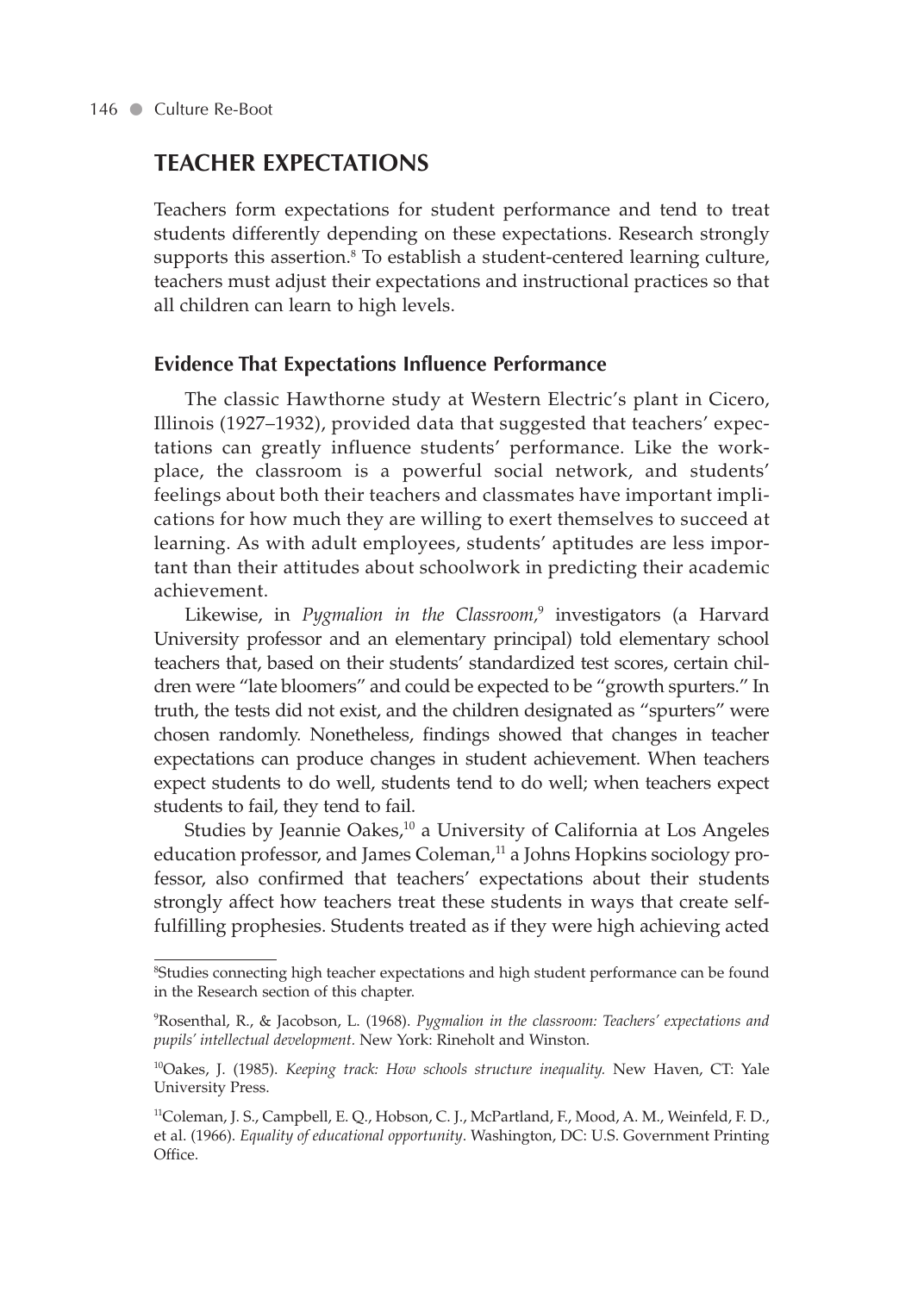in high-achieving ways. Students treated as if they were low achieving performed as low achievers.

Expectations can create reality. In a circular fashion, students' and teachers' perceptions and expectations both reflect and determine their achievement goals. They influence the strategies they use to meet these goals; the skills, energy, and other resources they use to apply these strategies; and the rewards they expect from making—or not making—this effort. And as research shows, teachers' behaviors reflecting these expectations are related to measures of student academic achievement.

Developing teachers' instructional capacities pays off because, the more effectively teachers teach, the higher all their students achieve—and the less accurate teachers' initial predictions become about who will or will not achieve well. Each player's positive expectation influences the other in a mutually reinforcing manner. As observed in *Pygmalion in the Classroom,* when teachers treat all students as high achievers—providing them with similar rigorous academic content, similar praise, and similar feedback and making similar demands for actual effort and products—students perform and achieve well.

## SCHOOL CULTURE RE-BOOT 5.2 Teacher Expectations and Student Achievement

Teachers' expectations for students' achievement influence students' learning and achievement.

- 1. Review the research findings below, and discuss as a group the extent to which each finding is true to your own experiences. Describe what each finding might look like or sound like in an actual school. What are the benefits—or disadvantages—to students of teachers holding these beliefs?
	- Teachers' perceptions of current students' performance as well as their judgments for students' future performance are generally accurate. Once set, teachers' expectations change little. In school, first impressions matter.
	- Student characteristics such as physical attractiveness, socioeconomic status, race, use of standard English, and history of grade retention are all related to teachers' expectations for academic achievement.
	- Teachers overestimate the achievement of high achievers, underestimate the achievement of low achievers, and predict least accurately low achievers' responses.
	- The better the teachers know their students, the more accurate their expectations for student academic success, especially in the early elementary grades (grades 1 and 2).

*(Continued)*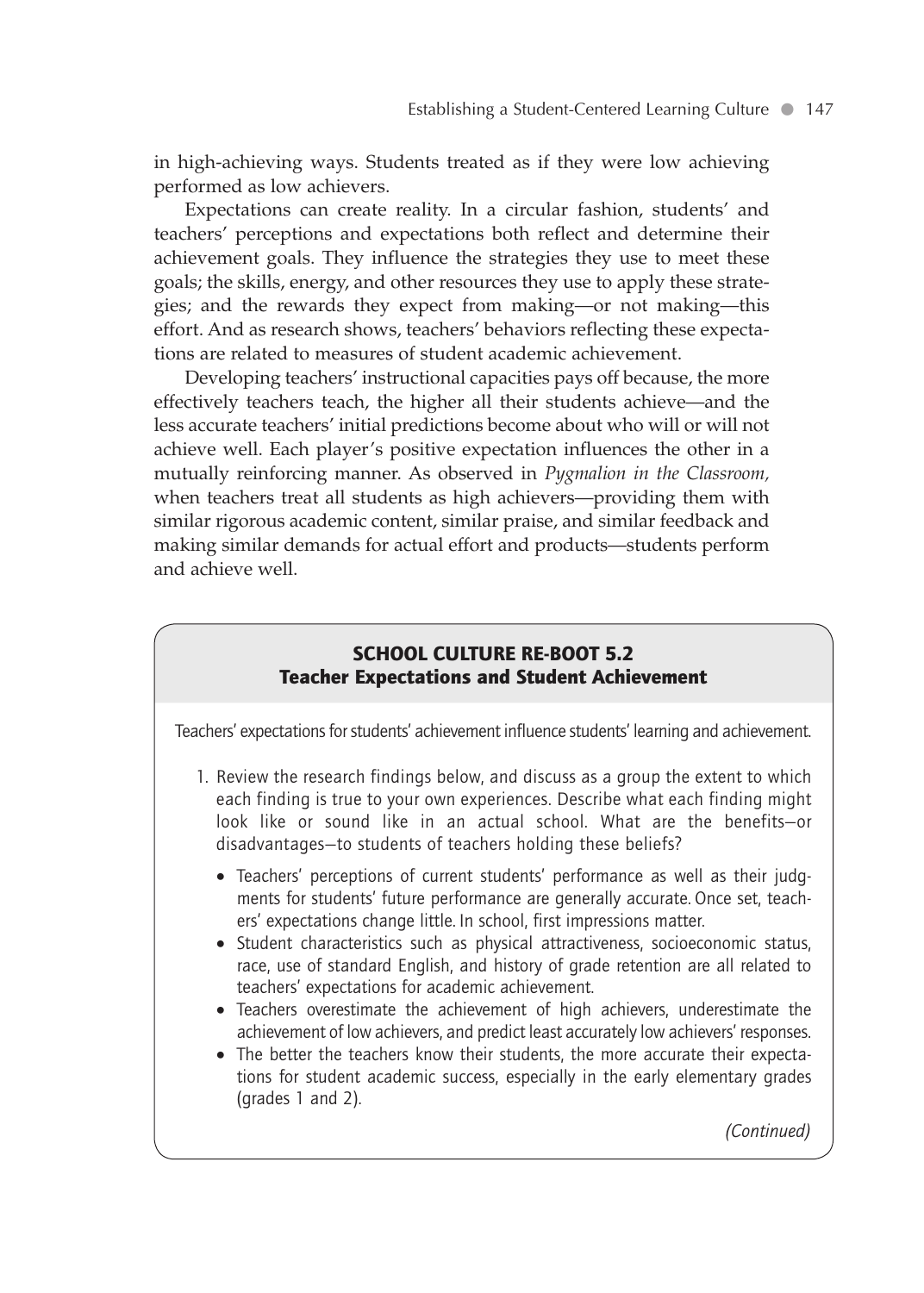# 148 Culture Re-Boot

#### (Continued)

2. Identify ways that teachers in your school can monitor their expectations for students, so they don't underestimate any child's ability to learn to high standards.

Consider conducting this activity with teachers in their grade levels or departments to advance the ideas about how teachers' expectations influence their behaviors toward students and their students' achievement.

### **Re-Booting Teachers' Expectations**

Re-booting—that is, refining and expanding—teachers' expectations for all students' achievement is an essential aspect of establishing a studentcentered learning culture. Carol Ann Tomlinson and Edwin Lou Javius, two educators concerned with classroom equity and high standards, identify seven interrelated principles that inform teachers' beliefs when they want to help all children learn to high levels.<sup>12</sup> When enacted in classroom practices schoolwide and over time, these expectations can re-boot the school culture in ways that increase every student's learning.

• **Accept that human differences are not only normal but also desirable**. Each person has something of value to contribute to the group, and the group is lessened without that contribution. As a microcosm of our world, the classroom should be culturally and economically inclusive and support students in making meaning in multiple ways.

• **Develop a growth mind**-**set**. Teachers must logically challenge the preconception that mainly affluent students have high ability levels. When teachers expect student growth—and provide students with clear learning targets, guidelines, feedback, a safe learning environment, and the message that each student has the capacity to do what is required for success (and teachers will support their labors)—they can create learning experiences in which student effort—rather than background—is the greatest determiner of success. Students who work hard and intelligently can accomplish their goals.

• **Understand students' cultures, interests, needs, and perspectives**. People are shaped by their backgrounds. Respecting students means respecting their backgrounds, races, and cultures. To this end, teachers need to understand how each student approaches learning and craft an environment

<sup>&</sup>lt;sup>12</sup>Tomlinson, C. A., & Javius, E. L. (2012, February). Teach up for excellence. All students deserve equitable access to an engaging and rigorous curriculum. *Educational Leadership, 69*(5), 28–33.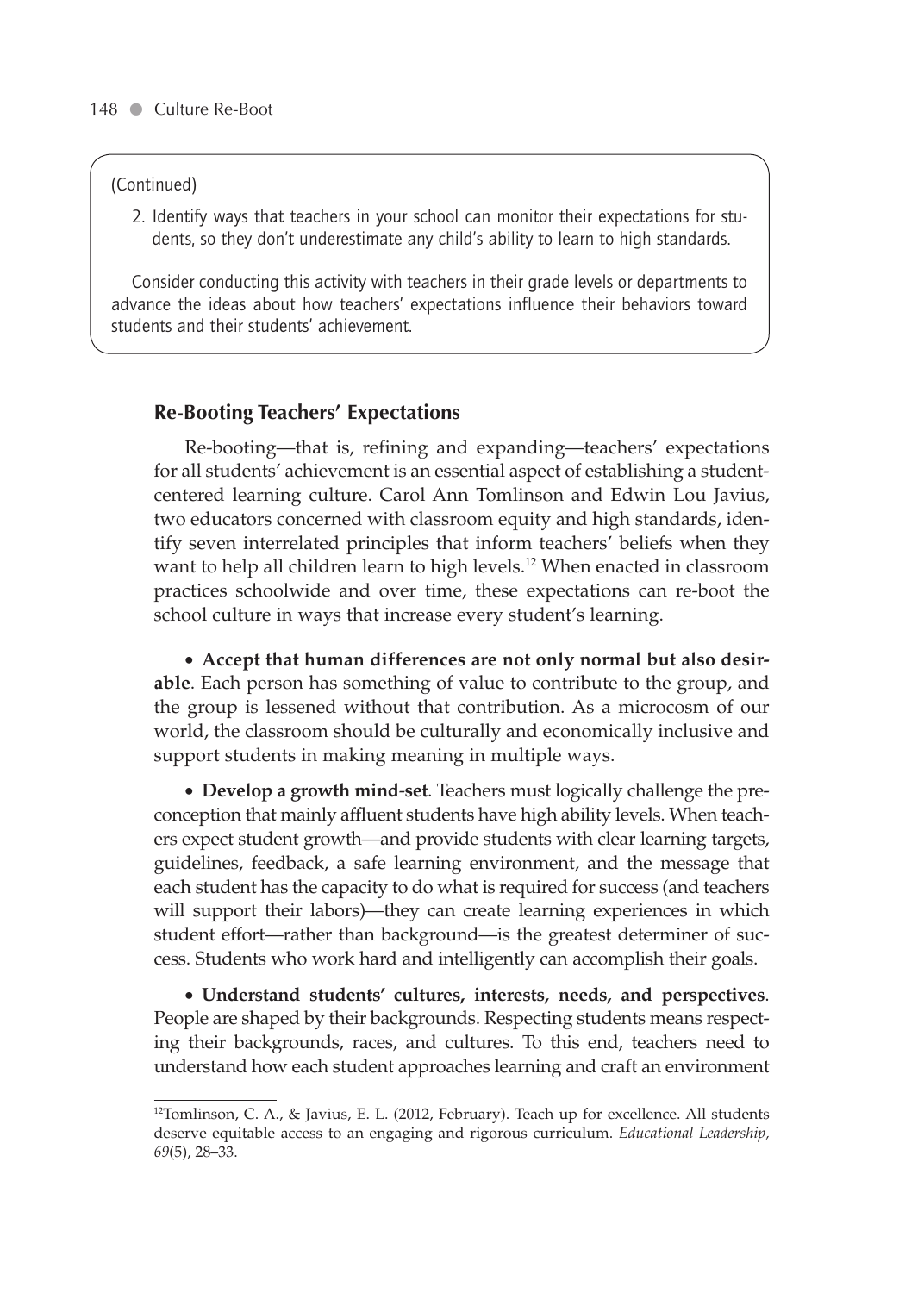that respects and responds to what each student brings to the classroom. Treat others as they want to be treated. Through conversations with students and observations of them at work, teachers develop a learning profile about the way he or she likes to learn, personal interests, and varied ways of reaching the goal. Then, teachers purposefully select instructional approaches that respond to them to ensure high-level success for each student. All learning activities align with essential learning targets and have intellectual rigor: They are both standards friendly and student friendly.

• **Create a base of rigorous learning opportunities**. Teachers begin with clear ideas about what learning should occur as the result of a lesson or unit aligned with assessments and standards. Then, teachers connect students with the curriculum by transforming student-boring topics into student-friendly concepts that have enduring value beyond the classroom, lie at the heart of the discipline, require analysis, have the potential to engage students, and span various cultures. Give students a reason for studying the curriculum.

For instance, instead of teaching about butterflies, teach about life cycles in which all living things share similar development. Instead of studying the Industrial Revolution, teach about the concept of human progress and who wins or loses. Instead of pollution, study interdependence and the relationships between humans and their environment. In these ways, teachers help students form conceptual understandings of the disciplines, connect what they learn to their own lives, and use essential knowledge and skills to address meaningful problems. Exploring these ideas creates occasions for collaborating with peers, examining varied viewpoints, and creating authentic products for relevant audiences. Teachers also incorporate a range of resources that elicit students' interests, help students make sense of what they are learning, and support struggling learners. These classroom cultures value and encourage excellence, and students gain satisfaction from accepting and spending their best efforts on worthwhile challenges.

• **Understand that students have differing points for entering and moving through the curriculum.** For students to take intellectual risks, classrooms need to feel safe to students from a wide range of cultural, racial, and economic backgrounds. Effective teachers seek multiple ways for students to show what they know, and every student needs occasions to shine as intellectual contributors. When students fall behind, misunderstand, or move beyond expectations, teachers are ready to take appropriate instructional actions—scaffolding for students who need extra work with prerequisites and extending depth and scope for students who surge quickly ahead. Formative assessment provides ongoing data for personalizing learning for both struggling and advancing students.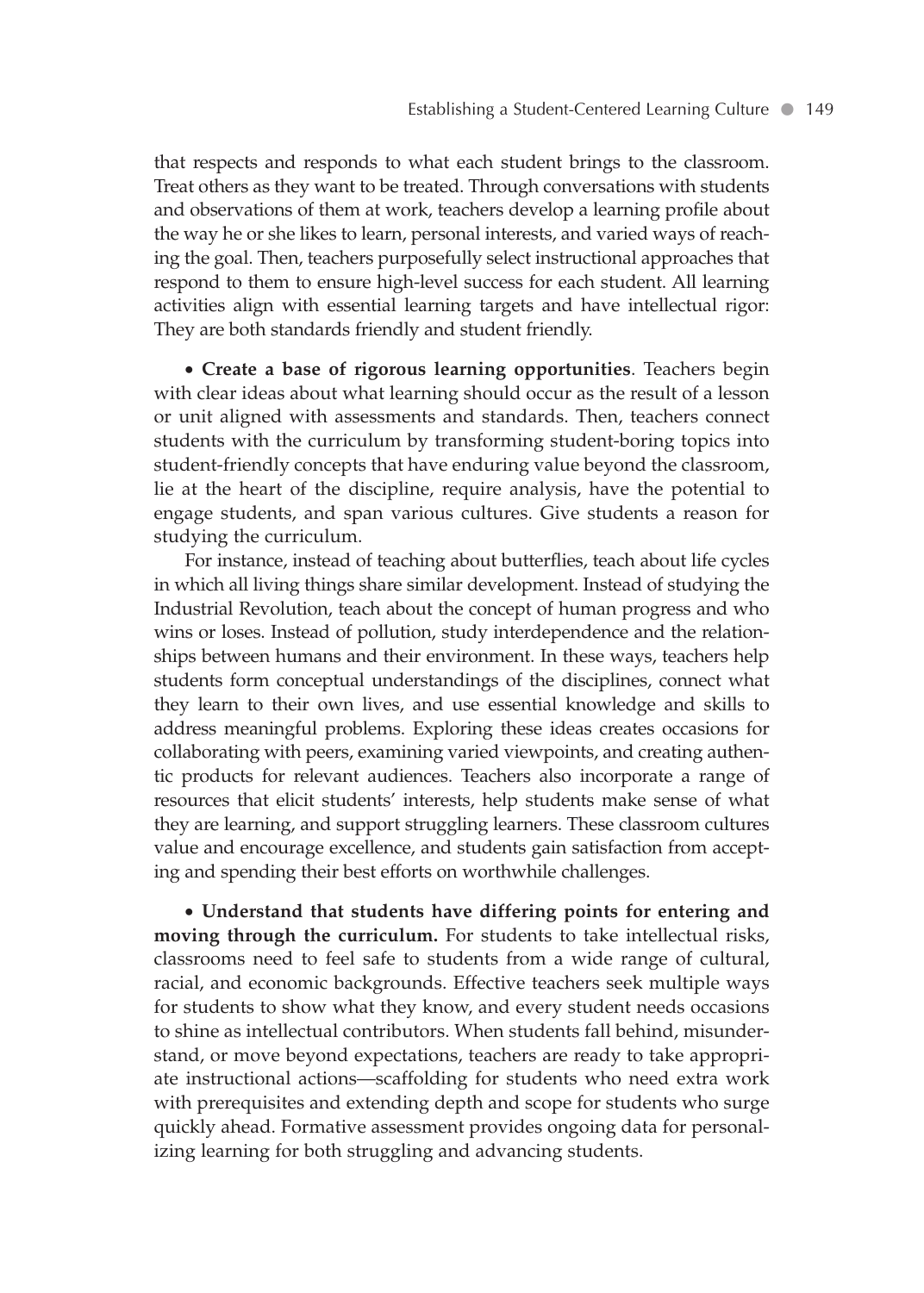• **Create flexible classroom routines and procedures that attend to learners' needs.** Teachers provide occasions for a range of student needs and differences. Teachers select times when the class works as a whole, when students work independently, and when they work in groups. At key times in the learning cycle, teachers decide when they need to work with part of the class more intensively. They teach students when and how to help one another as well as how to direct their own work effectively. Such flexible approaches can increase each student's achievement.

• **Be an analytical practitioner.** Teachers who create student-centered learning cultures consistently reflect on their practices for evidence that these are working for each student and adjusting when they are not. Keenly attuned to their students, teachers notice when they show positive behaviors and new learning. Then, teachers provide helpful, descriptive feedback so students can successfully recall or repeat the skill, knowledge, or behavior that serves them well. They ask students to help teachers understand what will help make the students most successful, and they shape a classroom atmosphere that maximizes each individual's growth and growth of the group as a whole.

Of course, as much as they may care for each student, teachers cannot personalize every part of the curriculum. Expecting each student to develop high-level skills in literacy, numeracy, communication, and critical thinking is not negotiable. Learning outcomes linked to learning standards and grade-level benchmarks cannot be compromised. Although receptive to students' interests and needs, teachers cannot personalize the desired learning outcomes. And, for students enrolled in courses with high-stakes exit exams, such as international baccalaureate (IB) or advanced placement (AP) tests, teachers cannot jeopardize the students' success on the exam by omitting required content. Effective teachers can, nonetheless, hold to the expected learning outcomes while still permitting many occasions for personalization. Insightful teachers learn where the flexibility exists to customize the curriculum or the instructional approaches to connect with individual students—and then do it.

For example, if the learning outcome is composing a well-organized, coherent, five-paragraph essay, teachers can emphasize different skills and expected levels of complexity for different students in a class according to the present skills levels and interests so that all students progress toward the goal successfully. Certain students will need more time to reach the standard; during this time, those who have already mastered the objectives can extend and deepen their learning to the standards in agreedupon ways. Similarly, while the form of assessments can occasionally be personalized, the evaluation criteria for quality work should not.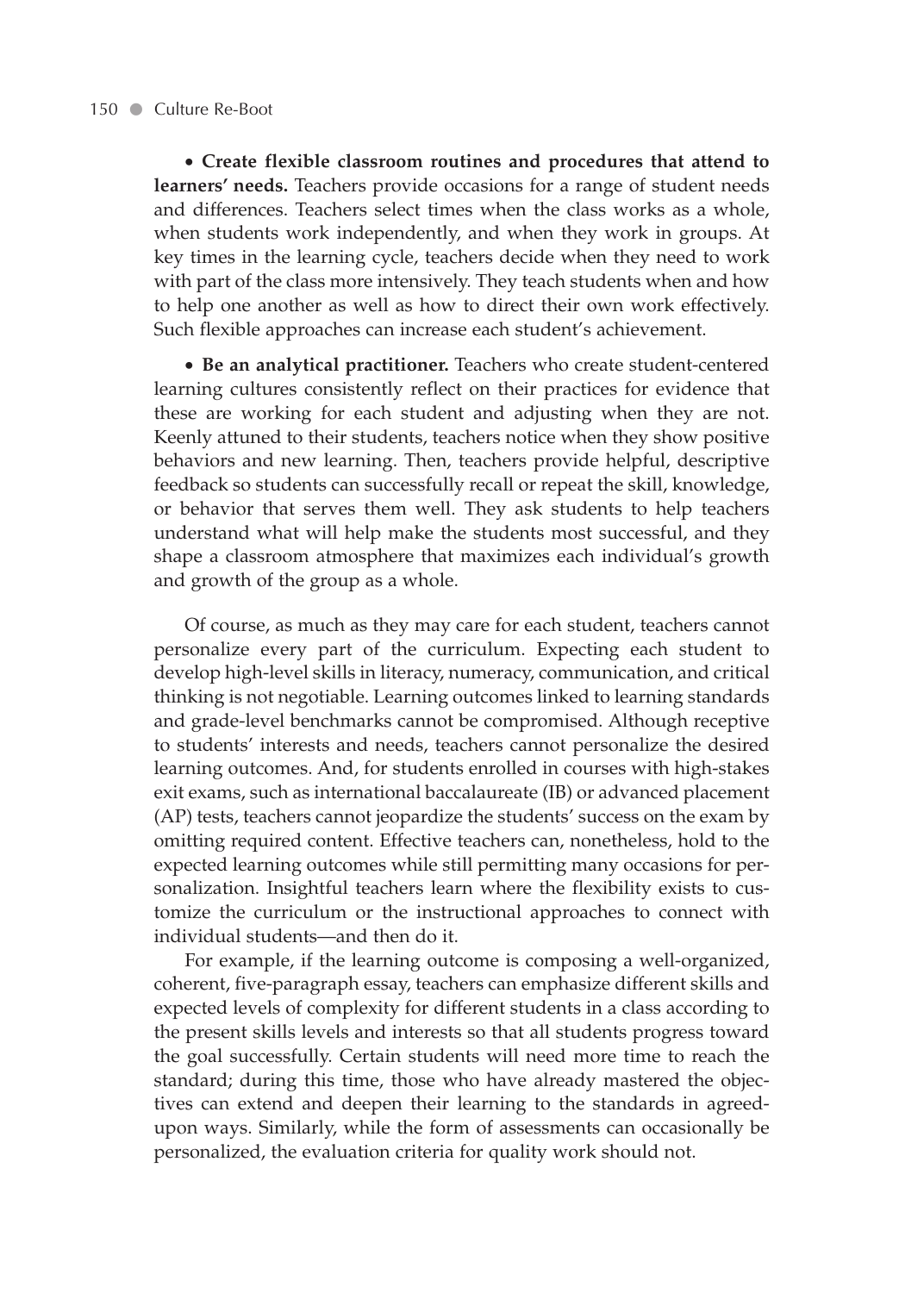Community expectations also matter. Investigators have found that, when a community pressures its schools to set higher expectations, students' performance improves.<sup>13</sup> Whether the push for high student achievement comes from parents or from teachers and principals, when the community and school share high expectation for student achievement in a clear and focused mission and accompanying behaviors, it has a positive impact on student achievement.

Likewise, high teacher expectations for students' achievement work best when they are shared and reflect a school's cultural norms. Students thrive when they are immersed in an environment defined by shared, growth-enhancing values. When students attend schools where beliefs and expectations differ from classroom to classroom and hallway to hallway, they become confused. At the same time, inconsistent values classroom to classroom demoralize teachers who suspect that their colleagues are undermining them. Without consensus on high academic and behavioral expectations and high supports for all students, students may comply (at least minimally) with each teacher's expectations. But, students do not develop the internalized habits of mind and consistent behaviors unless teachers and administrators reinforce these same principles and expectations all day long and in varied settings. This helps explain why students can behave so poorly outside their own classrooms or when a substitute is in charge. When their teachers—the embodiments of these positive values and expectations—are out of sight, their norms disappear, too. Children are likely to take values seriously when they perceive at least a general consensus on them among the adults whom they respect.

## SCHOOL CULTURE RE-BOOT 5.3 Teachers' Expectations in a Student-Centered Learning Culture

- 1. Divide the large group into three or four smaller groups with at least three or four members in each unit. Each unit will consider and discuss Tomlinson and Javius's seven principles.
	- What does each mean?
	- What does each look and sound like when practiced in a school?
	- To what degree does each member agree with each principle?

*(Continued)*

<sup>13</sup>Hallinger, P., & Murphy, J. F. (1986). The social context of effective schools. *American Journal of Education, 94*(3), 328–355.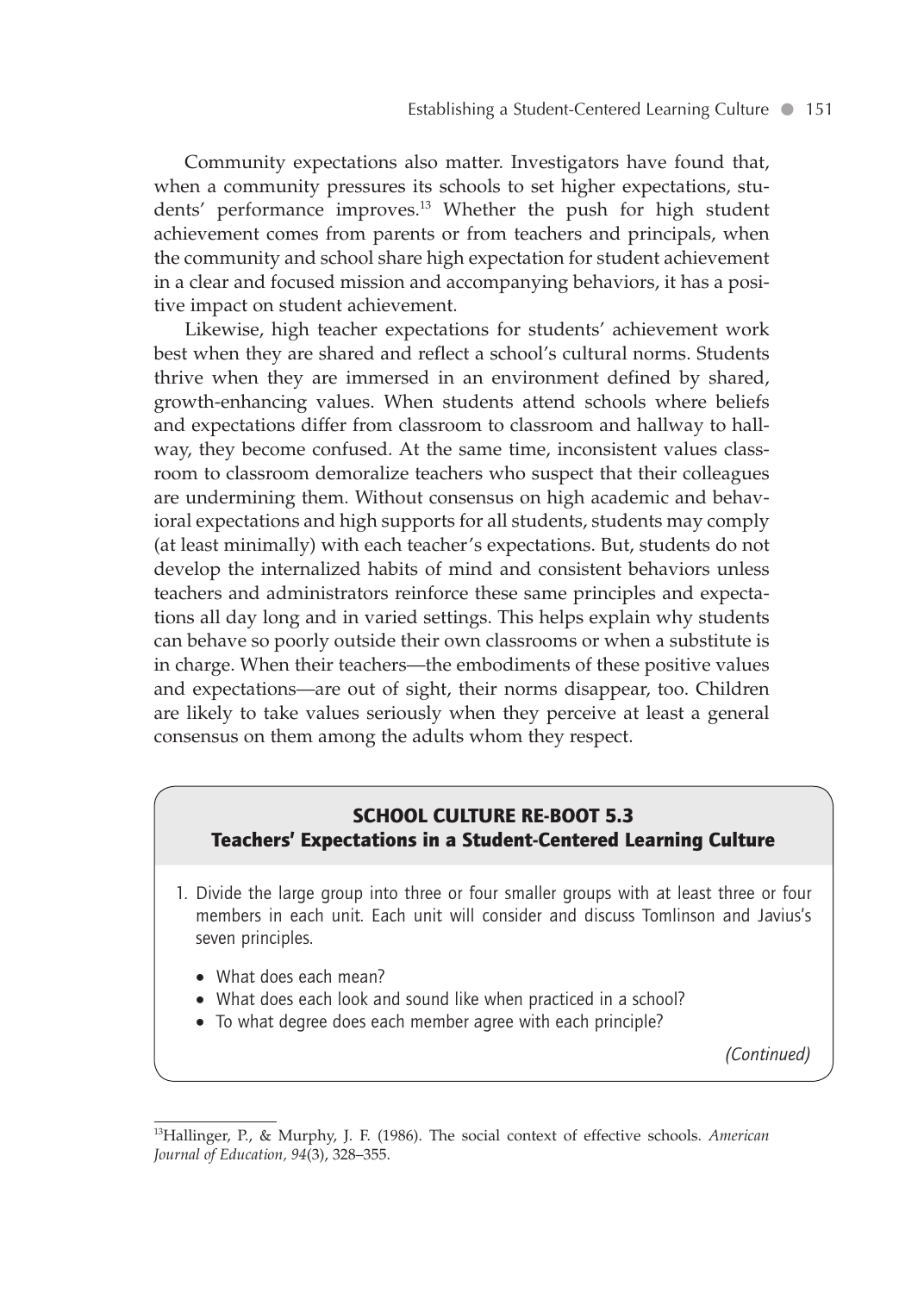# <sup>152</sup> • Culture Re-Boot

### (Continued)

- What parts can members enthusiastically support—and why?
- Which aspects make any members uncomfortable—and why?
- 2. After 15 minutes, recombine into a whole group and review and discuss each group's answers to these questions:
	- How well does this school already believe and practice these seven principles daily?
	- Which principles are practiced daily by most teachers in the school, and which need additional attention? Give examples.

The leadership team may want to conduct this activity within grade level or departments to have teachers discuss how these learning-supportive behaviors might appear in their classrooms and school and to increase their awareness about how they can boost student learning and achievement.

## SCHOOL CULTURE RE-BOOT 5.4 High Expectations and School Characteristics

- 1. Read and discuss the characteristics of a school with high teacher expectations for all students' achievement as identified below. Discuss other examples of what this might look like, and add examples to the list.
- 2. Separate into pairs and discuss and assess your school's teacher expectations for every student's achievement.
- 3. After the discussion, honestly assess your own classroom on these dimensions.

| High Teacher Expectation for Every Student's High<br>Achievement Characteristic                                                                             | Rating for<br>School |   |   | Rating for Own<br>Classroom |   |   |
|-------------------------------------------------------------------------------------------------------------------------------------------------------------|----------------------|---|---|-----------------------------|---|---|
|                                                                                                                                                             |                      | 3 | 5 |                             | 3 | 5 |
| The school has developed a shared vision of all students<br>achieving at high levels, regardless of family backgrounds.                                     |                      |   |   |                             |   |   |
| The school has standards and practices in place to avoid<br>both grade retention and social promotion by keeping all<br>students learning apace with peers. |                      |   |   |                             |   |   |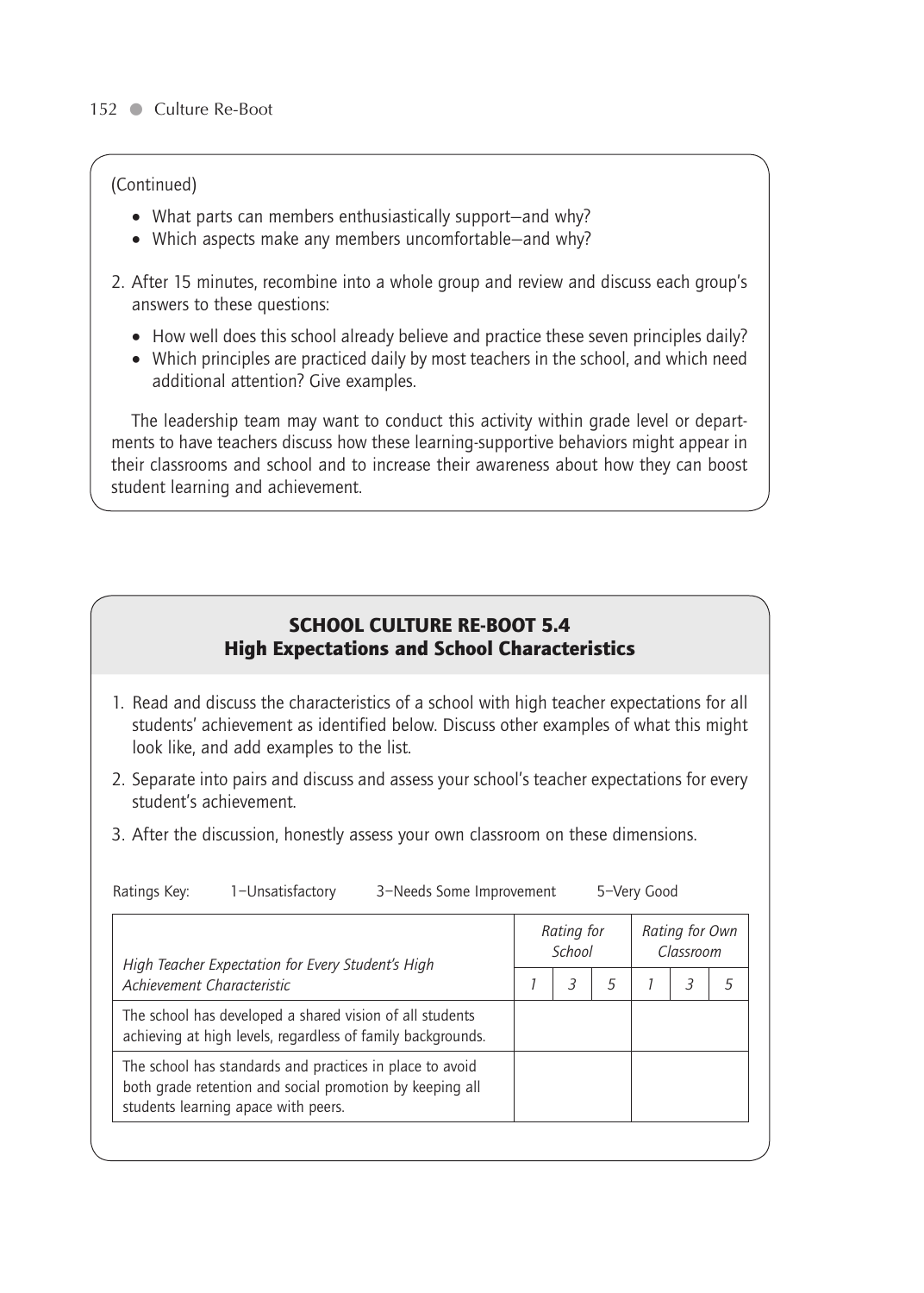| High Teacher Expectation for Every Student's High<br>Achievement Characteristic                                                                                                                              | Rating for<br>School |   |   | Rating for Own<br>Classroom |   |   |  |
|--------------------------------------------------------------------------------------------------------------------------------------------------------------------------------------------------------------|----------------------|---|---|-----------------------------|---|---|--|
|                                                                                                                                                                                                              | $\mathcal{I}$        | 3 | 5 | $\mathcal{I}$               | 3 | 5 |  |
| Teachers, administrators, and parents expect all students to<br>learn a full range of skills-from basic mastery of needed<br>skills to higher-level, complex problem solving-and they act<br>on this belief. |                      |   |   |                             |   |   |  |
| Teachers have confidence in their skills to help all their<br>students master the basic and higher-level skills, regardless<br>of their family background-and teachers act on this belief.                   |                      |   |   |                             |   |   |  |
| Teachers clearly inform students and parents of what<br>students are expected to know and be able to do by the end<br>of the unit or semester.                                                               |                      |   |   |                             |   |   |  |
| Teachers help students use what they already know to learn<br>new knowledge, develop new skills, and expand their<br>understanding.                                                                          |                      |   |   |                             |   |   |  |
| Teachers use a variety of effective instructional approaches<br>to ensure that all students learn.                                                                                                           |                      |   |   |                             |   |   |  |
| Students and teachers work together during class time and<br>before or after school (when needed) to master the expected<br>content and skills.                                                              |                      |   |   |                             |   |   |  |
| The school has ongoing, collegial professional development<br>tied to the classroom curriculum to help every teacher<br>improve his or her instructional effectiveness.                                      |                      |   |   |                             |   |   |  |
| Students and teachers believe that their efforts are more<br>important than their ability to produce their final<br>achievement.                                                                             |                      |   |   |                             |   |   |  |
| Students and parents believe that their teachers have<br>confidence in their ability to master the curriculum and<br>expect them to do well.                                                                 |                      |   |   |                             |   |   |  |
| The school has a very low dropout rate and a very high<br>promotion or graduation rate.                                                                                                                      |                      |   |   |                             |   |   |  |
| Additional example:                                                                                                                                                                                          |                      |   |   |                             |   |   |  |
| Additional example:                                                                                                                                                                                          |                      |   |   |                             |   |   |  |

4. Pairs report their school assessments and one member tallies points for group as a whole for each characteristic.

*(Continued)*